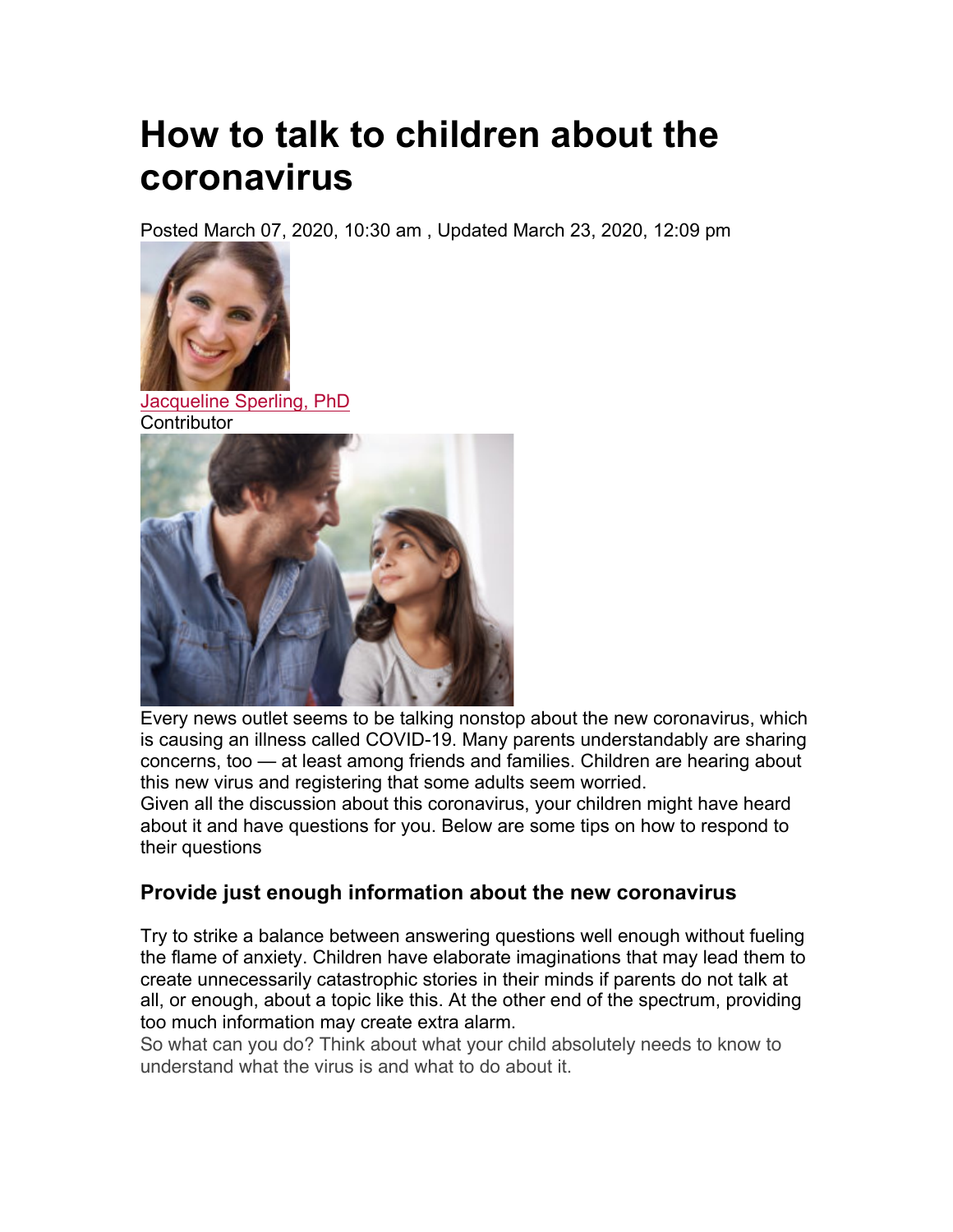## **Four questions children may have about the new coronavirus**

Before you start, ask what your child knows so far in case you need to clarify anything,

Below are four common questions your child might ask and suggested responses.

**What is the new coronavirus?** The new coronavirus is a kind of germ that can make people feel sick. Remember how the flu made (you/your classmate/anyone your child knows) feel? It can be a lot like getting the flu. Some people feel just a little bit sick. Some people get a fever and a cough. Sometimes, the cough can make it hard to breathe easily.

**How do you catch this coronavirus?** The virus spreads like the flu, or a cold or cough. If a person who has the coronavirus sneezes or coughs, germs that are inside the body come outside of the body. That's because sneezes and coughs can send germs into the air.

When the germs go into the air, they can travel for up to six feet–probably further than you are tall. That's why it's important to stand six feet apart from people other than your family. You don't want to breathe in air with germs.

A healthy person also might get germs on their hands. This might happen by touching someone who is sick, or touching surfaces where germs landed because someone sick sneezed or coughed or touched those surfaces. To keep germs on hands from getting inside the body, wash your hands with soap and water or use hand sanitizer afterward.

. Try not to touch your mouth, eyes, or inside your nose because those are places where the germs can get inside the body.

Kids and grownups can try their best to stay healthy by practicing these healthy behaviors:

- Sneeze or cough into tissues (and throw them away) or sneeze or cough into your elbow. This helps keep germs from traveling and making other people sick.
- Wash your hands with soap and water at the same times you usually do, like after going
	- $\circ$  to the bathroom, before eating, and after blowing your nose. When you wash your hands, remember to count slowly to 20. (Parents can help by singing the ABCs or "Happy Birthday" with their children the number of times it takes for 20 seconds to pass. This helps children remember to wash for a sufficient amount of time.)
	- $\circ$  Try to keep your hands out of your mouth, eyes, and nose.
	- •
	- o **Why are some people wearing masks? Should I wear a mask?** Masks are for people who are sick to wear so that they don't share germs. The masks also are for medical staff, like